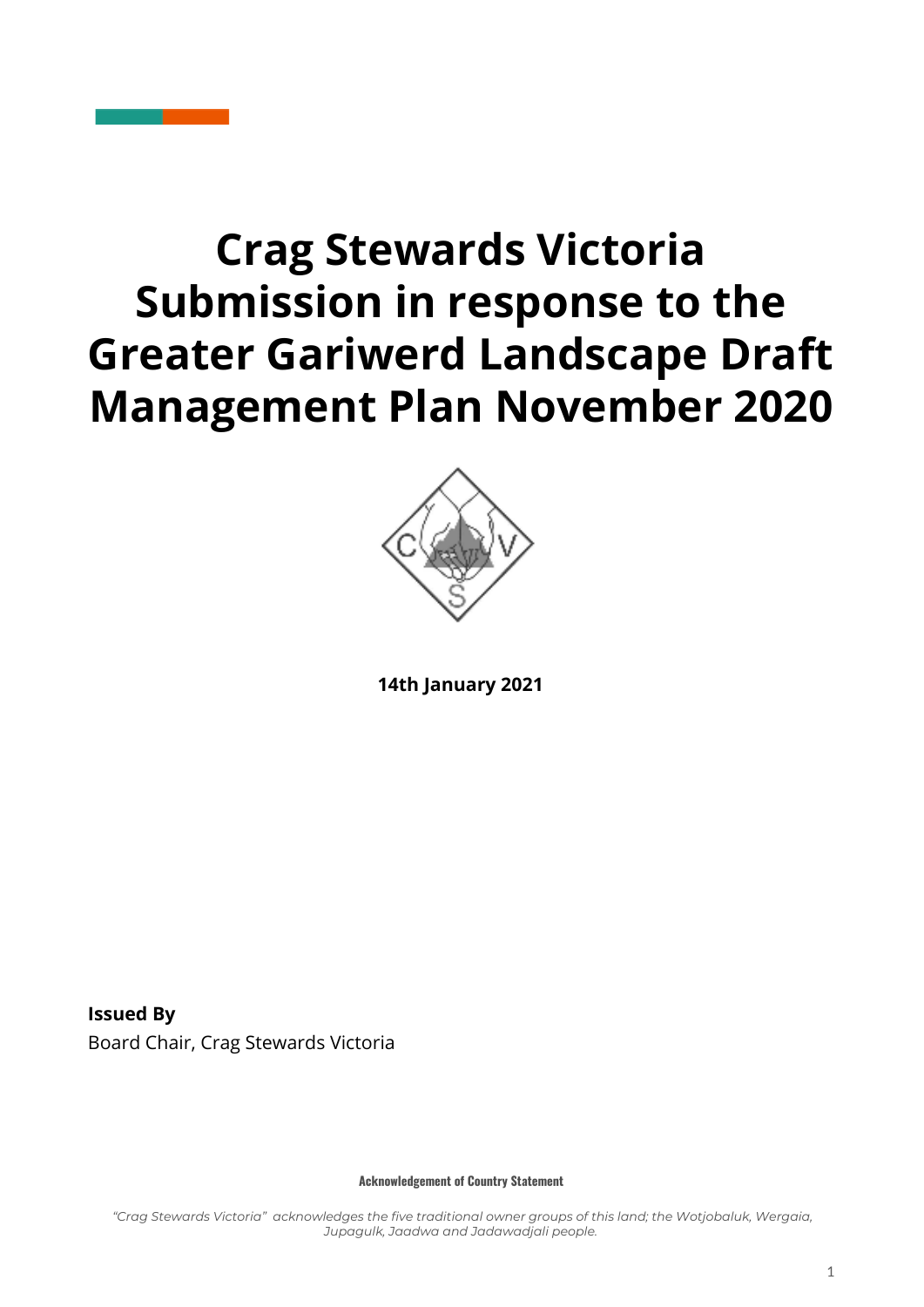## **Acknowledgement of Country Statement**

*"Crag Stewards Victoria" acknowledges the five traditional owner groups of this land; the Wotjobaluk, Wergaia, Jupagulk, Jaadwa and Jadawadjali people.*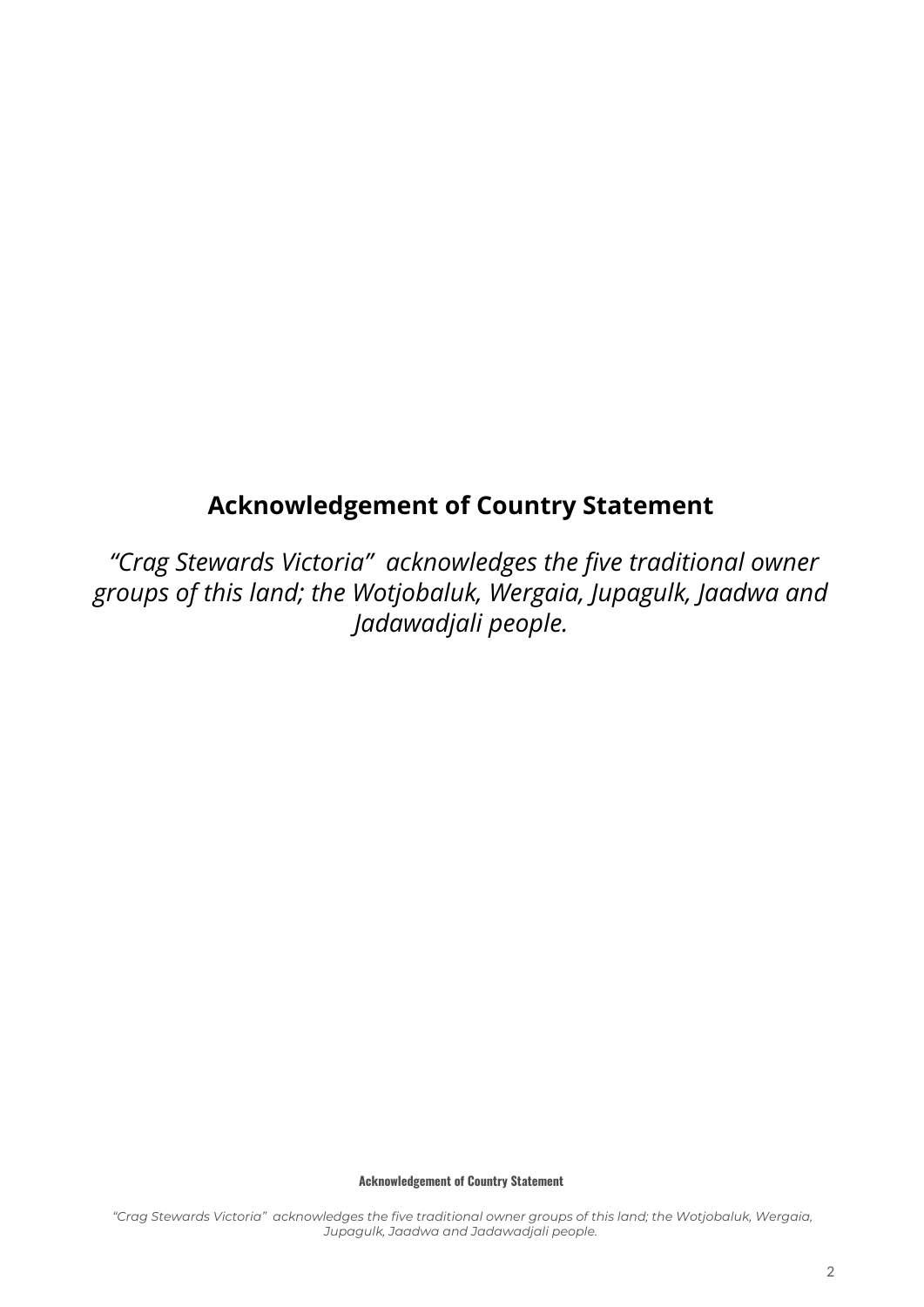# **Introduction**

The Greater Gariwerd Landscape Draft Management Plan (GGLDMP) is based on poor evidence and poor understanding of the current impact of climbing on the environment and cultural heritage. Assumptions about the extent of ongoing damage has led to an overly restrictive plan that severely curtails climbing in Gariwerd at great cost to the health and well-being of the Victorian Climbing Community.

Gariwerd has long been at the heart of Victorian climbing; no other area provides the volume, diversity, quality and grandeur of climbing. Parks Victoria has an obligation to consider how climbing can continue substantively with adequate controls to protect cultural and environmental values. It also has an obligation to connect with the climbing community and facilitate connection between Traditional Owners and the climbing community, as per its Healthy Parks Healthy People Framework

*Healthy Parks Healthy People is a global movement which is helping communities around the world realise the health and wellbeing benefits of spending time in parks and nature. Our aim is to unlock the power of nature and parks for their preventative and restorative health and wellbeing benefits, while conserving biodiversity.*

*Healthy Parks Healthy People describes the fundamental connection between the health of our environment and the health and wellbeing benefits of spending time in nature. Parks Victoria has developed a new Healthy Parks Healthy People [Framework](https://www.parks.vic.gov.au/-/media/project/pv/main/parks/documents/get-into-nature/healthy-parks-healthy-people/200507_hphp-framework_revised-final_compressed.pdf?la=en&hash=9A03616232423CD2E93E3F396EA71FFCA2FFF164) to guide how we maximise the benefits of parks for community health and wellbeing.*

*The framework is driven by Victorian Government policy and outlines the critical role that Victoria's parks can play in encouraging healthier, more liveable, and more connected communities.*

*The framework describes key priorities that will benefit Victorians across all life stages:*

- *● Healthy places and settings for all*
- *● Mutually beneficial program partnerships*
- *● Quality information and evidence*
- *● Leadership and advocacy*
- *● Workplaces that promote wellbeing*

The plan closes the majority of climbing areas to climbing for an indeterminate period. This includes much of the very best and most popular climbing areas that attract visitors from overseas and interstate and sustains the sport in Victoria.

Instead of locking climbers out of the majority of climbing areas in Gariwerd, CSV proposes a mutually beneficial partnership program whereby the climbing community provides

#### **Acknowledgement of Country Statement**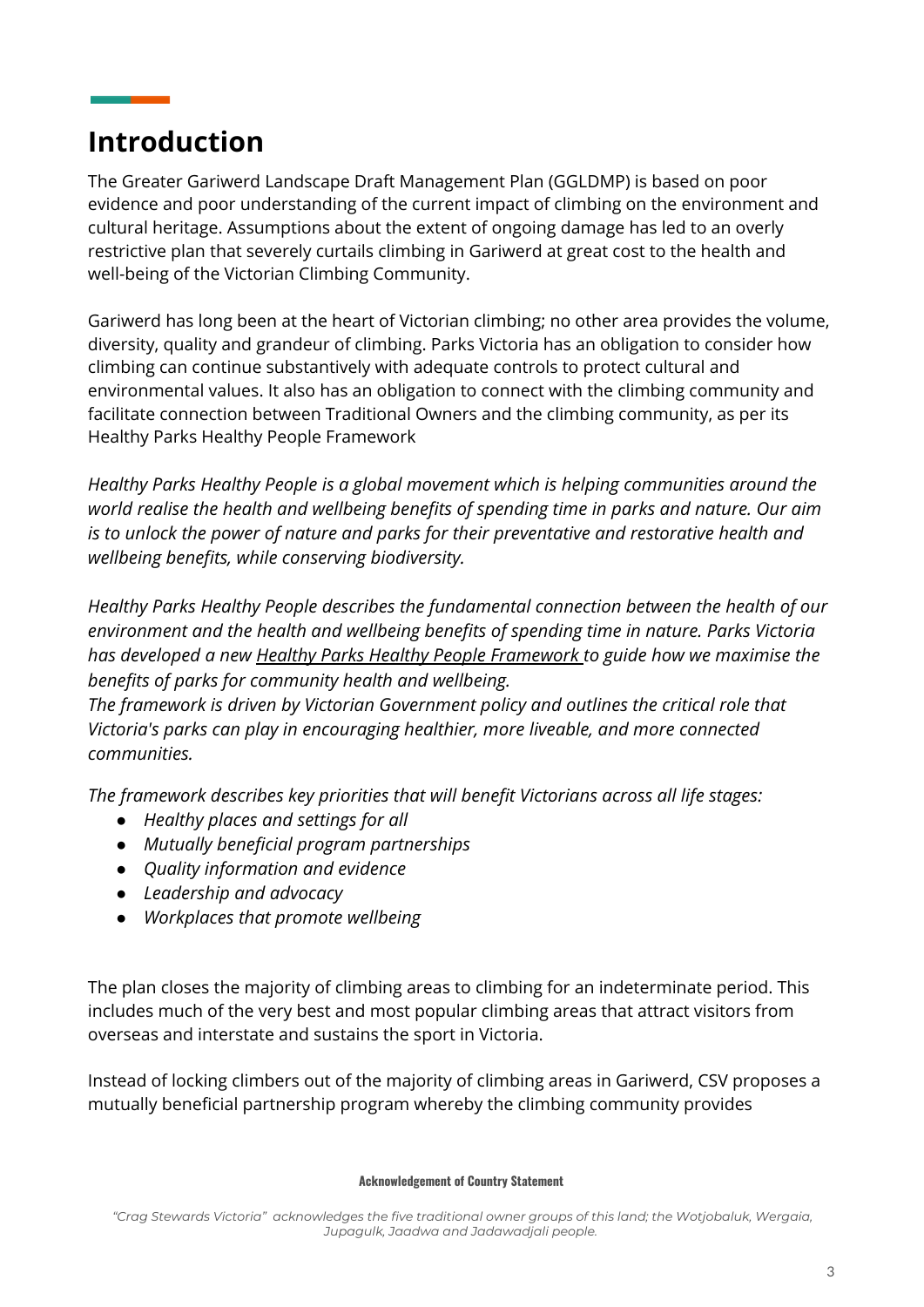knowledge, resources and peer influence to support Traditional Owners and Parks Victoria in implementing a genuine management plan that:

- Monitors and maintains the condition of climbing areas and their access
- Promotes and protects cultural heritage in or near climbing areas
- Sustains meaningful and effective communication
- Adapts to changes in the park environment, cultural understanding and climbing practices

This submission introduces Crag Stewards Victoria and provides an outline of how the climbing community can provide the support proposed above.

# **Introduction to Crag Stewards Victoria**

Crag Stewards Victoria (CSV) is an organisation that has been recently established by rock-climbers to care for and maintain rock-climbing and bouldering sites in Victoria. We strongly believe that recreational rock climbing can exist in an environmentally and culturally sustainable manner and that, with a coordinated and structured approach, the best care-takers for Victoria's most loved climbing sites (crags), are the climbers themselves.

CSV was formed in response to a number of significant changes to crags in Victoria:

- Increased visitation due to a rise in the popularity of the sport
- A swing away from clubs introducing and mentoring climbers to climb in the outdoors as a result of many more climbers introducing themselves to outdoor climbing after starting in indoor gyms
- Increased recognition and rediscovery of Aboriginal and Torres Strait Islander cultural heritage.
- Joint management of parks by Traditional Owners and Parks Victoria

These changes called for a group from within the climbing community to take the lead on a structured approach to managing our environmental impact, supporting the understanding and protection of cultural heritage and fostering relationships with Traditional Owners and Parks Victoria.

CSV has been established with the following aims:

1. **Educate** crag users in low-impact climbing practices, etiquette and behaviour.

2. **Monitor and record** the impact of crag use by conducting structured assessments of existing climbing sites.

3. Coordinate with the approval of Parks Victoria and Traditional Owners, **cleaning**, **care** and **maintenance** projects

4. Actively support understanding and respect for traditional cultural heritage and reconciliation.

CSV's formation has been broadly supported by the climbing community; clubs, individuals and commercial operators. Although we are still in a formative stage, we have:

- Established a state-wide network of crag stewards.
- Developed an Operating Plan outlining our methods of working
- Incorporated

#### **Acknowledgement of Country Statement**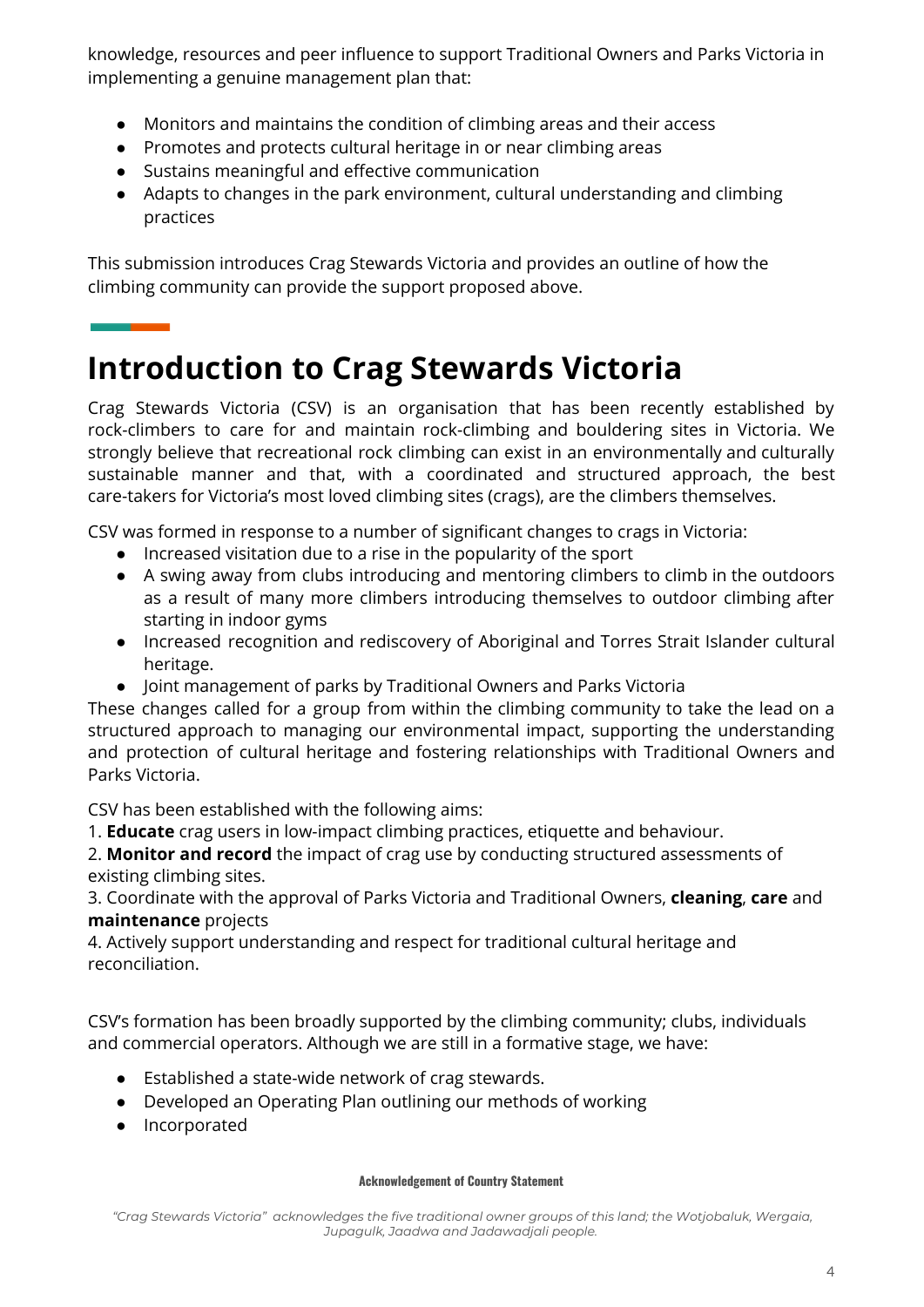- Registered a Reconciliation Action Plan with Reconciliation Australia
- Commenced a Pilot Program at Camels Hump, Mt Macedon

# **CSV Organisational Structure**

# **Chief Steward Board Regional Stewards** Area Stewards General Stewards **Crag Stewards** Volunteers

### **CSV has established the following stewardship structure for Victoria**

### **Crag Steward Roles and Actions**

Each Crag Steward has the following responsibilities:

- Research and document the Cultural and Environmental considerations that apply to their crag, using park Management Plans, Cultural Heritage Surveys and consultation with Traditional Owners as resources.
- Conduct and document an annual Crag Assessments that highlights existing or potential issues associated with climbing activity and recommends actions for remediation or prevention
- Monitor climbing activity, behaviours and the condition of the crag and its approach throughout the year, documenting significant changes and raising urgent issues via the Area Steward

Documents and recommendations are discussed and approved by Regional Stewards before being provided to Traditional Owners and Parks Victoria for discussion and feedback (proposed). This limits the number of stewards interacting with TO's and PV to a small number of experienced and familiar people.

*<sup>&</sup>quot;Crag Stewards Victoria" acknowledges the five traditional owner groups of this land; the Wotjobaluk, Wergaia, Jupagulk, Jaadwa and Jadawadjali people.*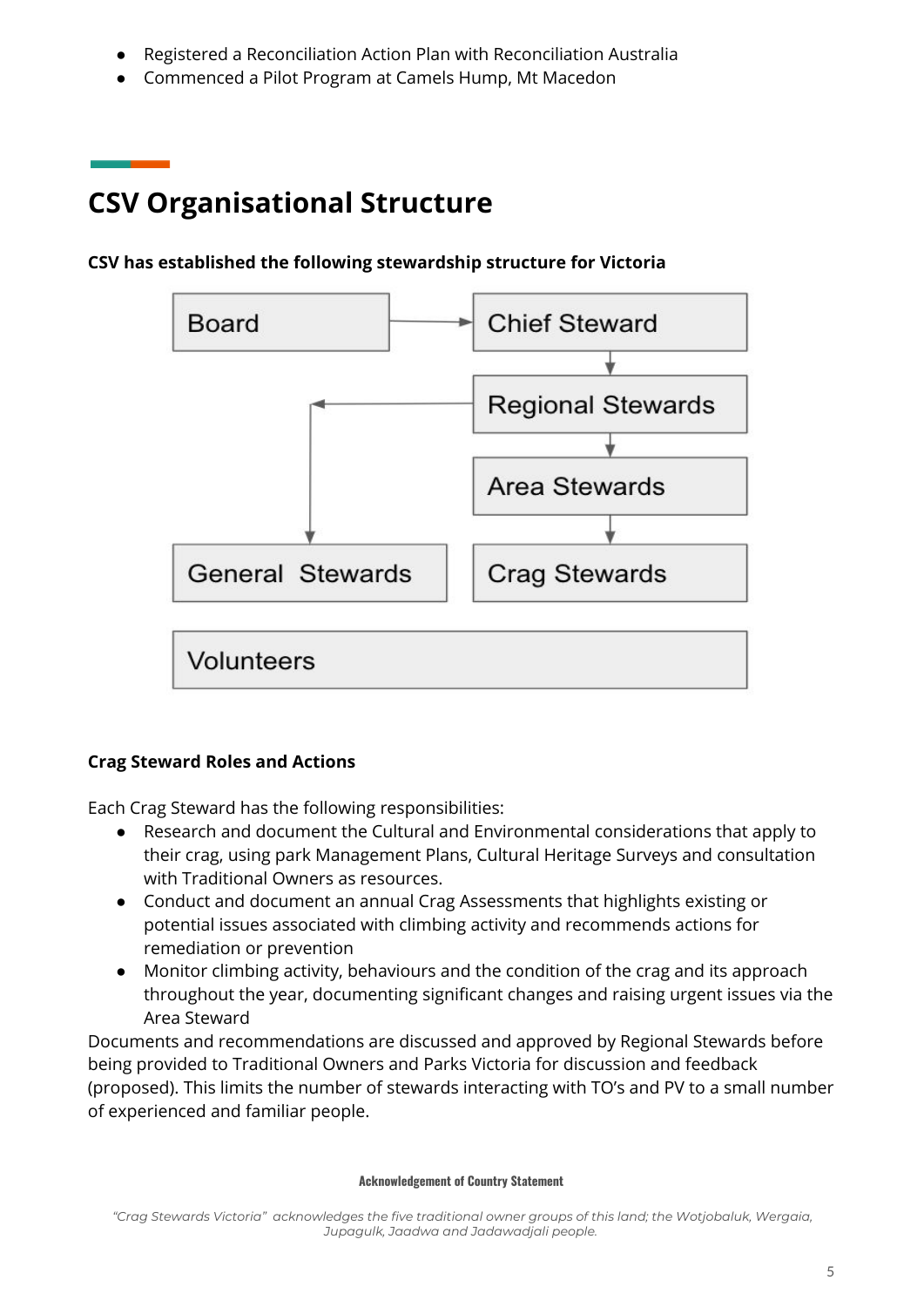Approved assessments will be posted on our website, effectively providing the climbing community with a climbing management plan for each crag, providing up-to-date information on:

- Cultural Heritage protection measures
- Flora, Fauna and Weed protection measures
- Erosion controls
- Chalk and fixed protection restrictions
- Interaction with other park users

Further to these processes of assessment and communication, CSV also offers a pool of volunteers and resources to support:

- approved works for protection, stabilisation, maintenance
- weed control
- understanding of local cultural heritage and values
- communications

We believe that the application of this model of care to Greater Gariwerd would significantly support Gariwerd Traditional Owners and Parks Victoria in the monitoring and management of climbing areas

# **CSV Operation in Gariwerd**

CSV has divided Gariwerd into two Regions, each assigned a Regional Steward: Eastern Gariwerd, Western Gariwerd. These regions have then been further divided into the following Areas, as below, each with a nominated Area Steward. Individual Crags (Climbing and Bouldering Areas) are then allocated to each Area.

| Eastern Gariwerd        | Western Gariwerd       |
|-------------------------|------------------------|
| Mt Zero Range           | <b>Black Range</b>     |
| Mt Difficult Range      | Victoria Range North   |
| <b>Wonderland Range</b> | Victoria Range Central |
| Boronia Range           | Victoria Range South   |
| Mt William Range        | Serra Range (South)    |
| Serra Range (North)     |                        |

With this model of care and stewardship structure in mind, we make the following proposals in relation to the GGLMP.

#### **Acknowledgement of Country Statement**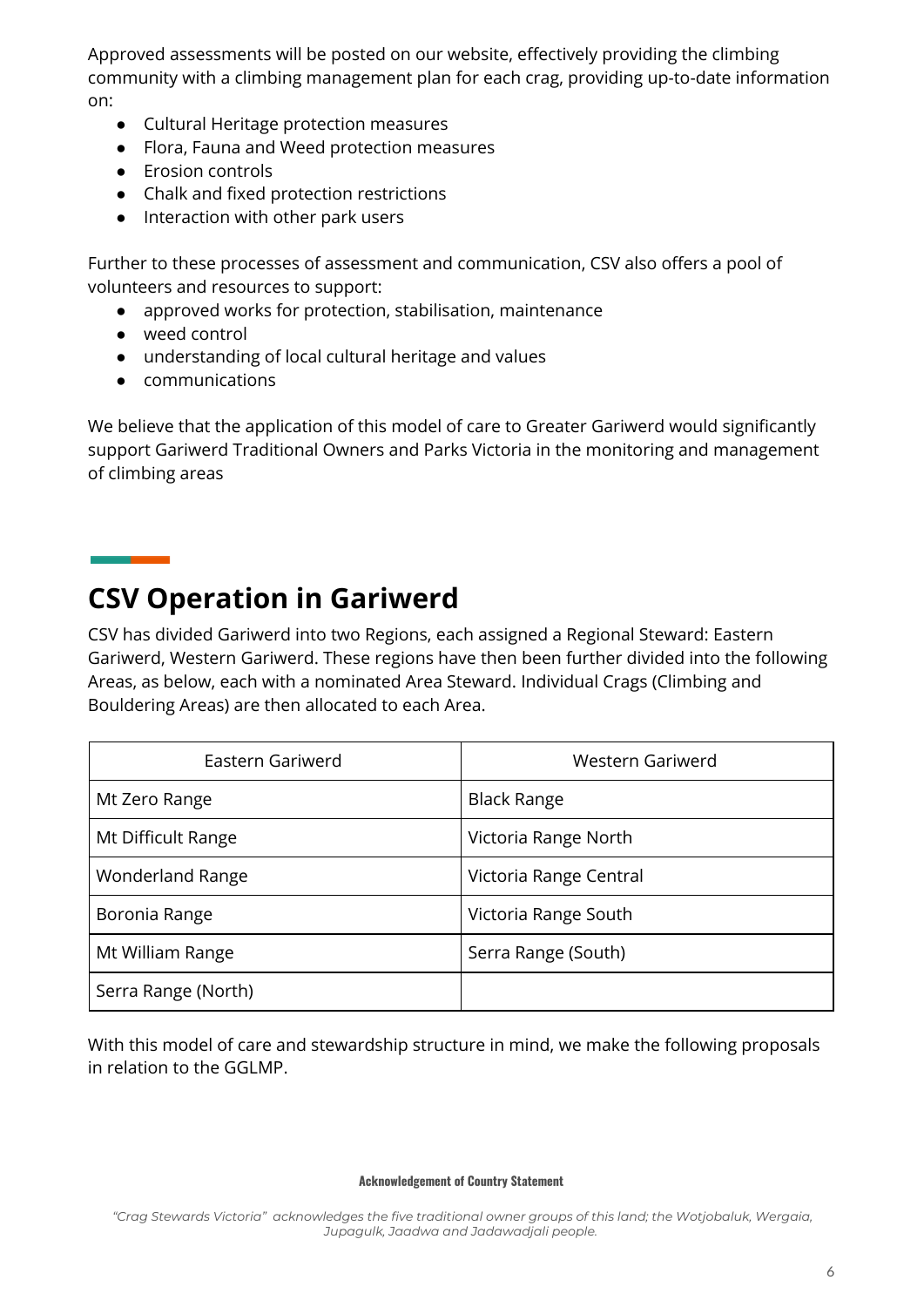# **CSV Proposal on Designated Climbing Areas**

CSV recognises the need for Traditional Owners and Parks Victoria to determine which areas are suitable for climbing at any time. Parks Victoria have introduced temporary and permanent closures for reasons of fire, flood and cultural heritage over the years and we believe there has always been good, cooperative compliance by climbers with these closures. However, this determination should not be fixed in a management plan at a single point of time; it needs to be more flexible than that to respond to changes in the environment, rediscovery, cultural understanding, climbing practices and management effectiveness.

Even trying to list and categorise all of the climbing areas in order to classify them is fraught with difficulties. The list provided in the draft management plan contains many omissions and errors. The list does not recognise the large variation in climbing "value" to the climbing community, nor visitation rates to each of the areas. It implies that the same level of impact, management and structure is required at each site and this is a long way from being realistic.

Areas of high value to the climbing community are often the most visited. It is appropriate that cultural assessments and management plans are prioritised for these areas for the mutual benefits of cultural and environment protection as well as climbing access. The climbing community is prepared to contribute significantly more resources to identify protective measures that would allow climbing to continue in the area, or part of the area, and to monitor and maintain them accordingly.

### **Areas with low visitation rates are not all of low climbing value. Broadly speaking, there are three categories of climbing areas with low visitation:**

- Poor climbing quality. Many cliffs have seen routes recorded after a single visit to determine if valuable climbing existed, or at least valuable enough to warrant the walk in. These areas have often received no further visits and are unlikely to receive many or any more. Examples of these: Diving Board Rocks, Tombstone Rocks, Lower Epacris Cliffs
- Moderate quality climbing with difficult access. These cliffs have sufficiently interesting climbing to warrant a difficult walk in for an experienced and adventurous climber. A single visit per year is a typical visitation rate for these cliffs. Example: Liomin's Castle, Seven Dials
- Expedition-style cliffs large cliffs with difficult access. These cliffs provide a rare opportunity within Australia to venture into a remote area and scale a significant cliff. The availability of this type of opportunity, while attempted by very few highly-experienced adventurers, is an essential part of our community fabric. These areas may see less than a handful of visits in a decade . Example: Mt Frederick, Mt Lang, Green Gap Pinnacle, Castle Rock

*<sup>&</sup>quot;Crag Stewards Victoria" acknowledges the five traditional owner groups of this land; the Wotjobaluk, Wergaia, Jupagulk, Jaadwa and Jadawadjali people.*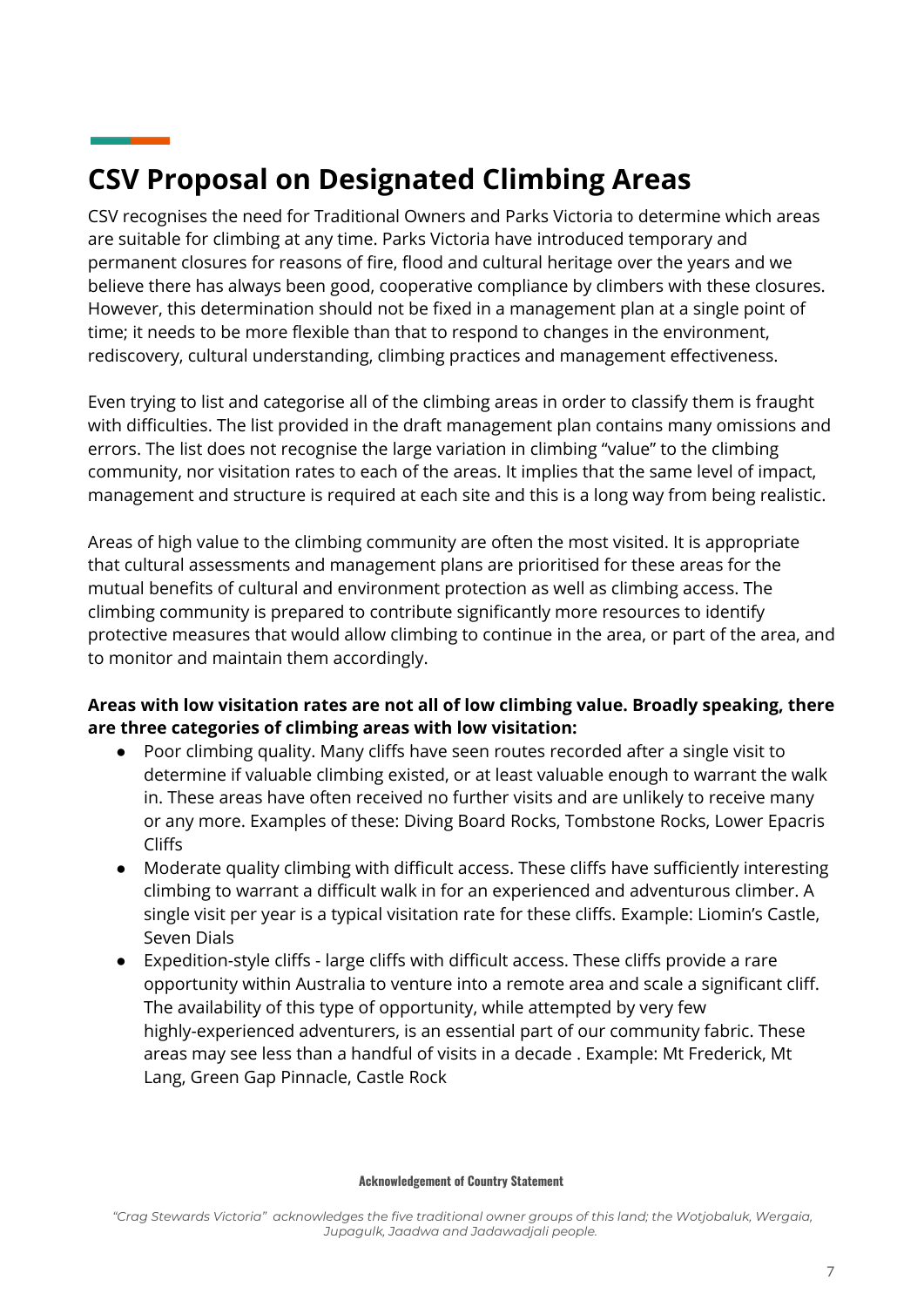**Climbing at all these cliffs is almost entirely in the traditional style with no fixed anchors.** This, combined with the low visitation rates means that **the climbing impact to these areas is the same, or less than off-track walking.** Many of these cliffs could in fact see more off-track walker visits than climbing visits.

CSV proposes an alternative management structure for climbing areas that concentrates resources on high-visitation areas:

- Prohibited Climbing Areas
- Managed Climbing Areas
- Wild Climbing Areas

# **Prohibited Climbing Areas**

Areas where climbing is not appropriate due to cultural or environmental sensitivity.

# **Managed Climbing Areas**

Areas with sufficient visitation to require assessment, monitoring and management to protect cultural and environmental values. These areas may include prohibited areas within them or adjacent to them that require some monitoring and management.

CSV proposes that these areas are agreed between the Land Managers and the climbing community and publicly listed. CSV will assign a Crag Steward to each area to implement the Crag Stewardship program and keep the Land Managers informed on the condition of the area as detailed in the description of the program earlier in this document. Where significant changes in sensitivity occur (eg fire, rediscovery), the Land Manager may close a Managed Climbing Area temporarily or change it to a Prohibited Climbing Area if the changes are unable to be mitigated with a reasonable management plan.

# **Wild Climbing Areas**

Wild Climbing Areas encompass all other areas that are accessible to other recreational activities. These areas have such low visitation rates that any climbing impact is similar in nature to off-track walking and should be permitted wherever off-track walking is permitted. To keep track of climbing activity in these areas, we suggest that climbers should be required to register their visits with the Land Manager. Addition of fixed anchors should not be permitted in these areas.

If there is an increase in visitation for any of these areas, or cultural or environmental sensitivities change, the area could be put forward as a Managed Climbing Area.

#### **Acknowledgement of Country Statement**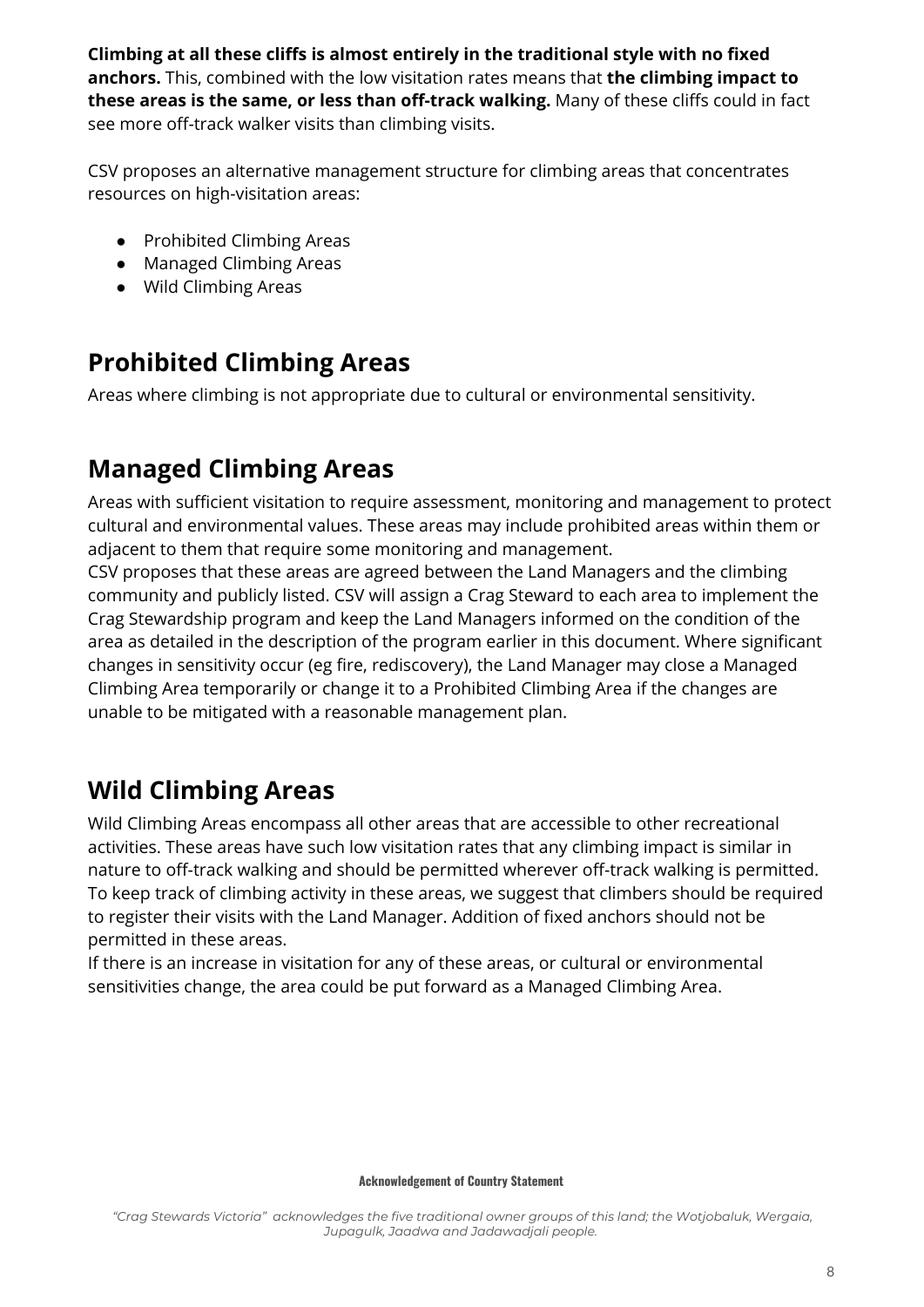# **CSV Input on the Archeological Field Survey of Climbing Areas**

CSV acknowledges that damage has been done by climbing activity and access over the years. However, the list of damage reported in the Archeological Field Survey of Climbing Areas needs to be contextualised to better understand the likelihood and severity of ongoing damage.

### **Painted climbing markers**

Though rock-climbing began in Gariwerd in the 1900's, and saw spasmodic visits in the first half of that century, development of significant climbing areas really only started in the 1960's. In the early years, climbs were so far apart that marks were made at the base of some of the landmark climbs, typically painted squares with the climb's initials, to help people find them and unmarked climbs adjacent to them. This practice largely phased out towards the end of the 70's, and is certainly not done today. Most of these markers have faded, but some have been well protected from weathering and remain surprisingly clear. It should be understood that Gariwerd was not a National Park at the time that these marks were made. There was little to no understanding that these marks may have interfered with cultural heritage and heritage protection laws were not in place.

In summary, this is a long-outdated practice and presents no risk of damage in the future.

### **Graffiti**

The worst examples of graffiti provided are clearly in areas that are also visited by non-climbers (Mackay's Peak, The Chimney Pots, Venus Baths, Socrophiliac Buttress, Giants Staircase). The field survey has included several areas where there is substantial non-climber visitation in addition to climber visitation . The vast majority of climbing areas in Gariwerd are visited by climbers only and inspection of these climbing areas reveals a complete absence of graffiti.

There are some examples of markings on rock and trees noted in the survey that are likely to have been made by climbing parties. This is not an accepted practice and is small in scale when compared to similar damage on walking trails. This can be eliminated with better communication and peer support.

### **Vegetation**

Vegetation in Gariwerd is in a constant state of flux. Short life cycles, high wind events, natural erosion are a few of the reasons that vegetation regularly falls across access trails and the base of climbs. Natural regeneration and regrowth also lead to encroachment of live vegetation. Climbers, in general, understand that vegetation, live or dead should not be cut or removed within the park without permission, but strict compliance with this regulation varies significantly with individuals, as it does with many other users of the park. The situation for climbers is exacerbated where an informal trail has been established to a climbing area and

#### **Acknowledgement of Country Statement**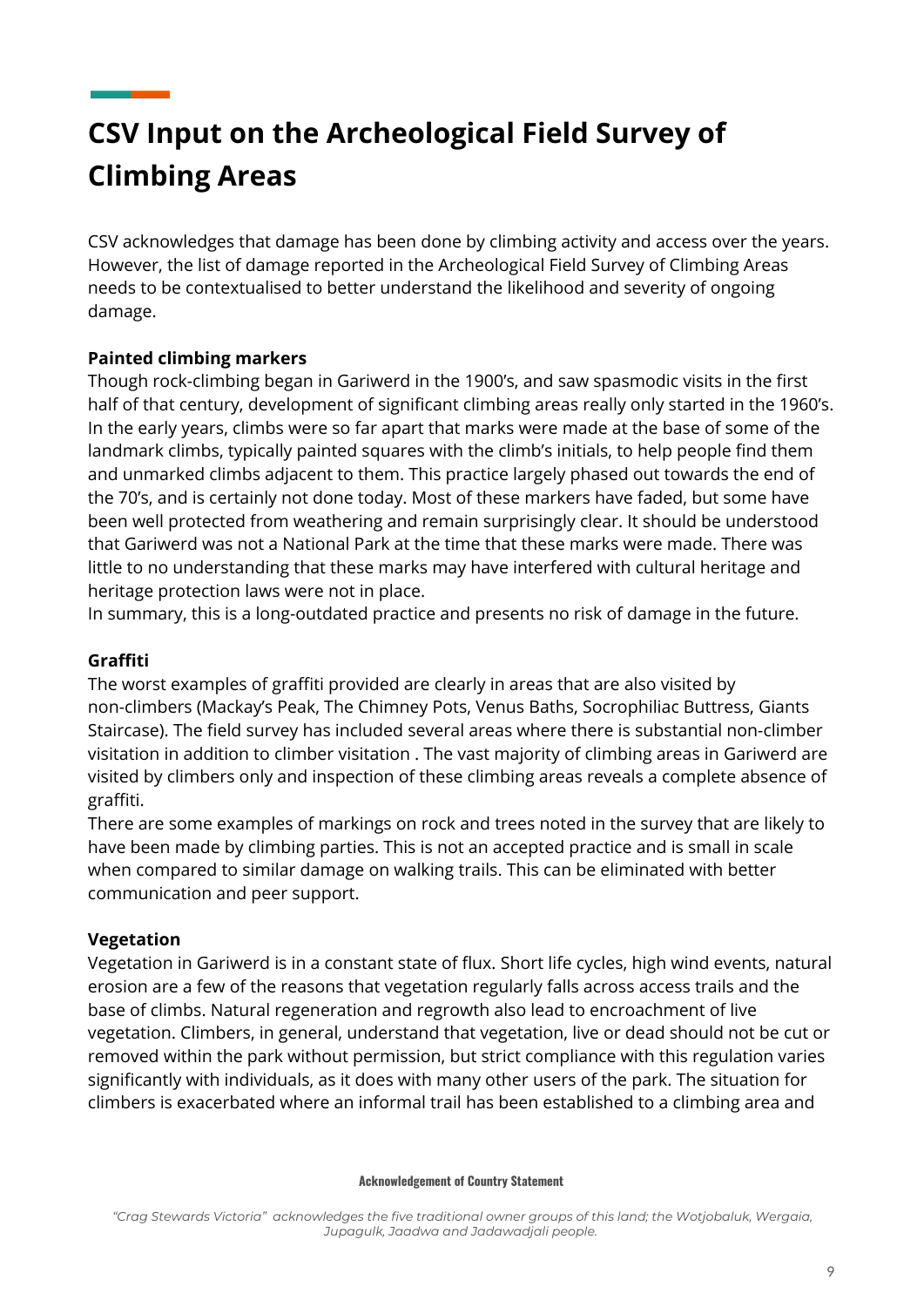climbers try to keep one trail clear in order to avoid multiple branches around obstacles which create more widespread impact.

Climbers also understand that PV does not have the resources to be able to manage the issues that arise on these trails and there is not a clear understanding of the process by which they could be notified of the need for work, nor if this would be supported by PV.

CSV has established a process by which the status of trails and access to climbs is openly communicated between climbers and Land Managers. They have also suggested a notification process for work where this is appropriate and provide direct communication with climbers to be able to convey regulations and expectations around vegetation management in Managed Climbing Areas.

Vegetation in Wild Climbing Areas should remain untouched beyond the normal impact of off-track walking. Making the distinction between Managed Climbing Areas and Wild Climbing Areas will help with a broader understanding and compliance.

### **Trails**

Trails in Managed Climbing Areas need to be monitored and maintained to minimise erosion, vegetation damage and aligned to avoid impacts on cultural heritage. Heavy use trails may require hardening or support works. Light use trails may only require a marker system for a clear definition of alignment. Again, CSV offers to monitor and report on the condition of trails, then propose remediation or improvement works to the Land Managers and supply resources to support the works.

No trail management is required for Wild Climbing Areas given the low visitation rates. When climbers do access these areas they need to be prepared for off-track walking with general directions provided by walking and climbing guidebooks and forums.

### **Base of Climbs**

As for Trails, the condition of the base of climbs is captured in the CSV program of Crag Assessments

### **Fixed Anchors**

Fixed anchors are an essential part of modern climbing around the world, but in Victoria they are only used where no removable anchors can be placed. They should not be placed where they can create harm to cultural heritage or flora and fauna and should not detract from the visual experience of other park users enjoying views or rock architecture.

The survey identified anchors "placed in the ceiling of larger caves and rock shelters that are now registered Aboriginal places". It does not recognise that these anchors were placed before the places were registered nor that registration of Aboriginal places has not been readily available information to climbers. Such inadvertent damage is completely avoidable under the management plan proposed above.

Fixed anchors installed for descending from the top of climbs can greatly reduce erosion and vegetation wear and tear at the top of climbs and on descent trails and should be considered as an option within a Managed Climbing Area.

#### **Acknowledgement of Country Statement**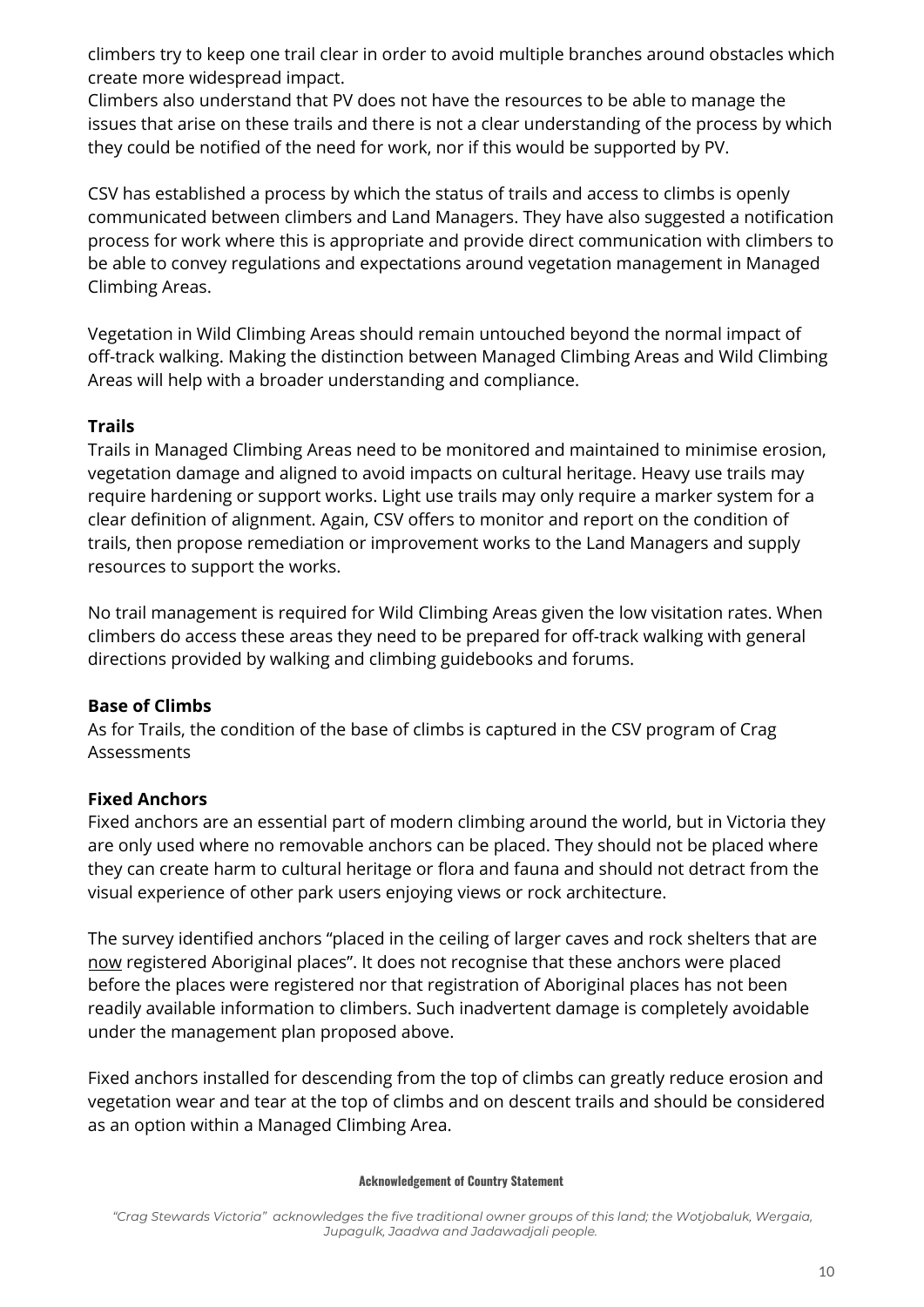### **Chalk**

It is recognised that a build-up of chalk can create an eyesore and this is included in the CSV Crag Assessment program for monitoring, maintenance and education.

### **Conclusion**

The survey presents damage that has occurred "in a cumulative fashion over the long term". It has not recognised the historical context of the damage and the absence of knowledge of cultural heritage. It does not properly recognise the damage done by non-climbing visitors.

The severe restrictions to climbing proposed in the GGLDMP appear to have been formulated on the basis of extending all of this damage to all climbing areas in Gariwerd. The reality is that, in a large number of climbing areas, climbing has no more impact than any other recreation, and often less. In more popular areas, all damage can be eliminated or managed to an acceptable level with a simple management and education framework.

# **CSV Input on Permit System**

CSV believes that collaborative approach to cultural training and self-regulation of climber actions and behaviour will provide more effective outcomes with significantly less Land Manager resources than a mandatory permit system.

We understand that the permit system provides the Land Managers with the reassurance that climbers have been exposed to an induction that could include cultural information as well as rules and expectations around climbing in GG. However, there is a high risk of low-engagement with a mandatory system and it threatens to become a tick-box exercise, particularly when completed annually. Land Managers do not have the resources to effectively police individual climber behaviour and so the use of the permit as a control mechanism for inappropriate actions is not realistic.

CSV supports the use of an on-line induction training module for climbers planning to climb in GG. We would be happy to contribute content that demonstrates our support for cultural awareness, park guidelines and best climbing practices. We would promote this induction via our own membership and more broadly through supporting climbing organisations. We believe that this would lead to significantly better engagement and ownership within the climbing community.

Via its extended network of stewards, volunteers and supporters, CSV is in a much better position than the Land Managers to monitor the actions of climbers, or non-climbers, in Managed Climbing Areas and to address them, if required. The climbing community understands that it is ultimately accountable for the treatment and condition of each climbing area and the Land managers have the ability to prohibit climbing in any area if they are not satisfied. Self- regulation of our community's activities will be much more effective than the threat of losing a permit or the risk of being fined.

#### **Acknowledgement of Country Statement**